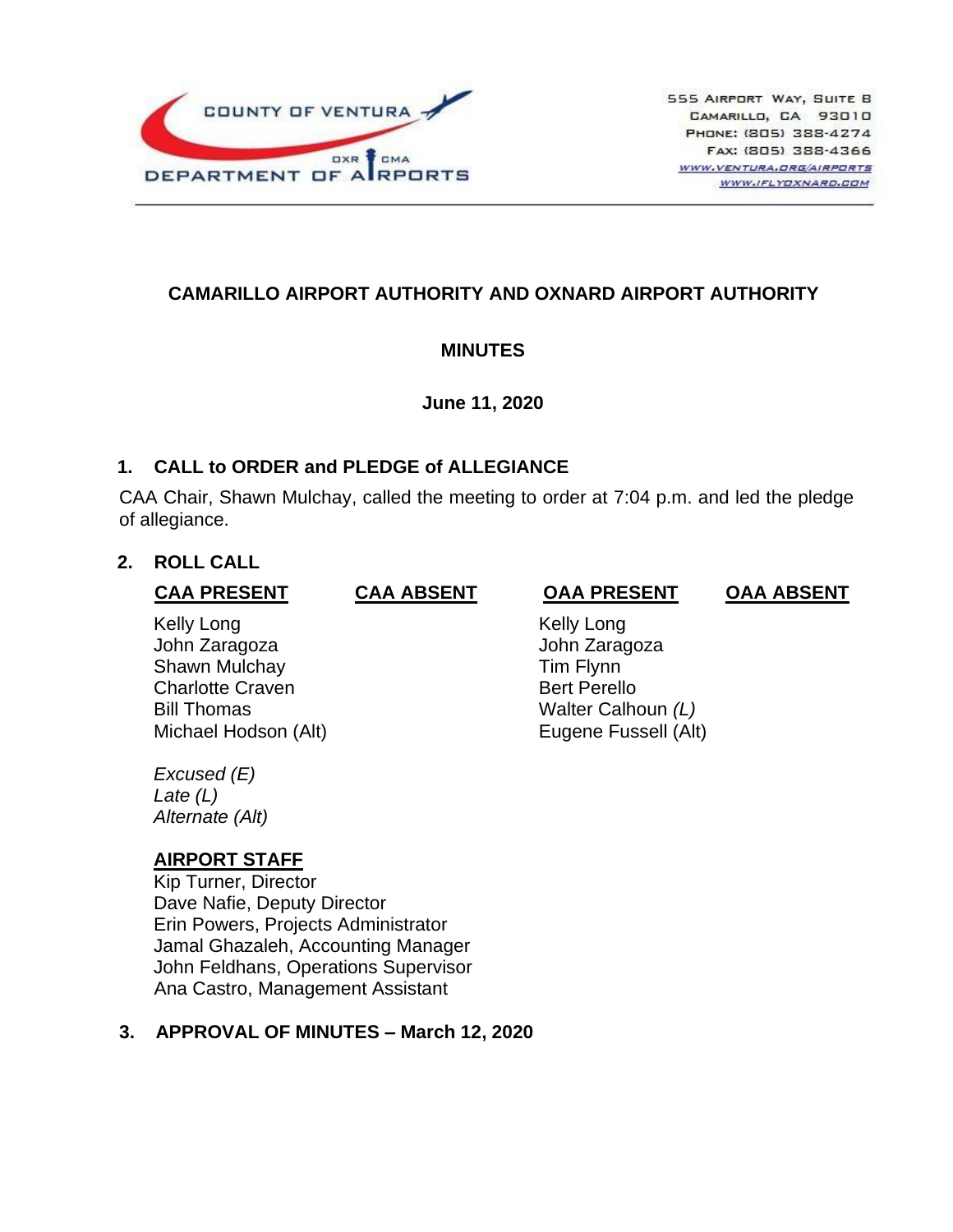*Camarillo Airport Authority: Public Member Bill Thomas moved to approve the March meeting minutes and Councilmember Charlotte Craven seconded the motion. All others voted and the motion passed unanimously.*

*Oxnard Airport Authority: Supervisor John Zaragoza moved to approve the March meeting minutes and Councilmember Bert Perello seconded the motion. All others voted and the motion passed unanimously.*

# **4. PUBLIC COMMENT PERIOD**

Mark Sullivan shared a concern about CloudNine becoming a jet cargo base for Amazon at Camarillo Airport. He also shared that if this is the case, the project would need an Environmental Impact Report on the significant noise, emissions and safety issues that frequent large aircraft freight operations would create at the airport.

# **5. UNFINISHED BUSINESS – NONE**

# **6. NEW BUSINESS**

# **CAMARILLO & OXNARD AIRPORT AUTHORITY**

# **A. Subject: Review of Fiscal Year 2020-21 Proposed Budget**

#### **Recommendation:**

Staff requests that your Authorities review and comment on the Department of Airports proposed FY 2020-21 budget for Camarillo and Oxnard airports; and Camarillo Roads and Lighting Enterprise Fund, as attached, and recommend approval of the Board of Supervisors.

Director Kip Turner provided staff's report and went over a PowerPoint presentation detailing the proposed budget including fiscal year accomplishments. Mr. Turner shared that the FY 20-21 budget is similar to last year's budget and a zero-based approach was used. He added that the department is preparing reduction scenarios at 10% and 15% because fiscal impacts remain unknown due to COVID-19. He also explained that the department is only moving forward with essential projects and he reviewed measures the department is taking to ensure sustainable reserves. The budget will be reevaluated after the first quarter of FY 20-21. Mr. Turner responded to general questions posed by Authority members.

#### *Camarillo Airport Authority: Supervisor John Zaragoza moved to approve staff's recommendation and Public Member Bill Thomas seconded the motion. All others voted in favor and the motion passed unanimously.*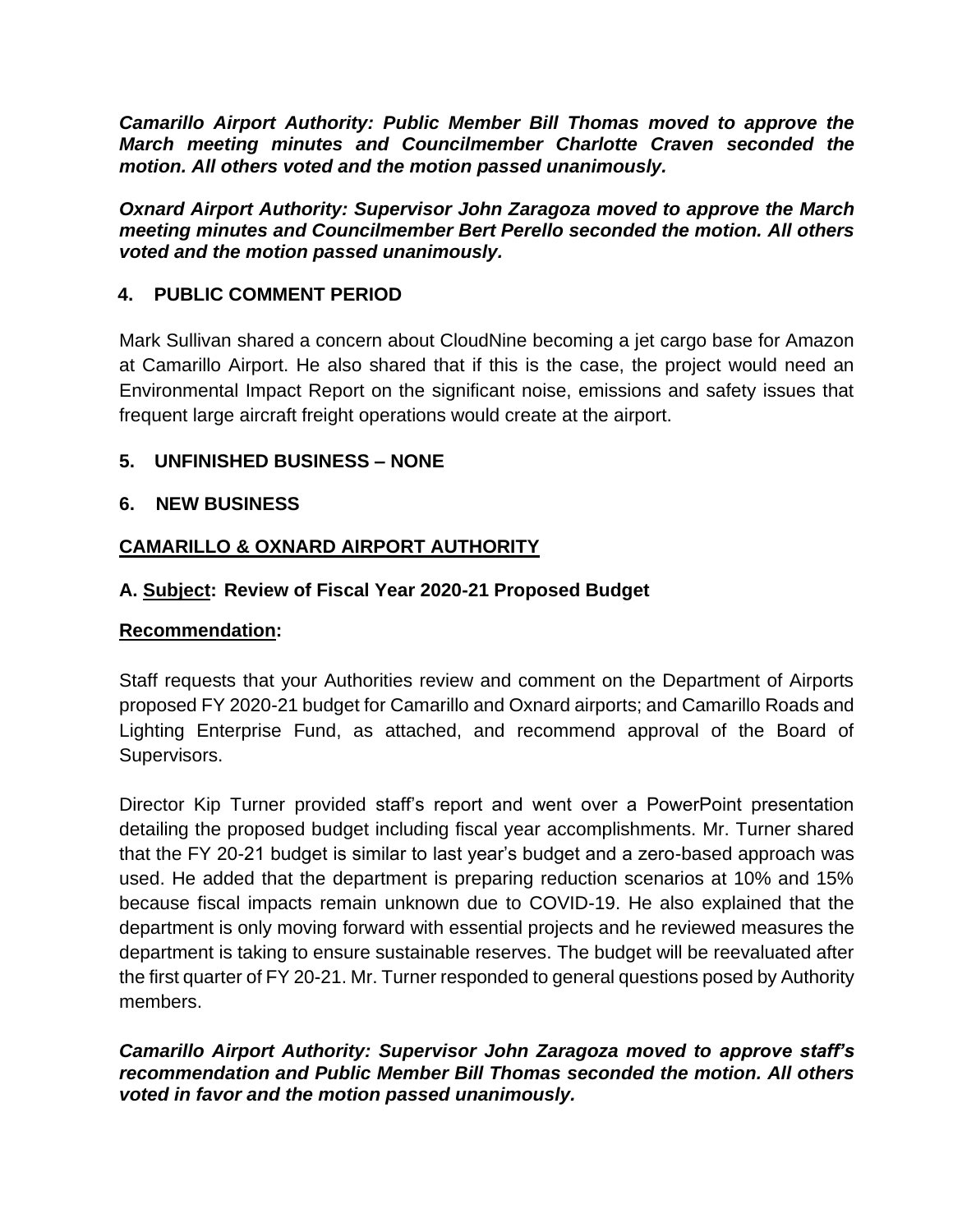*Oxnard Airport Authority: Supervisor John Zaragoza moved to approve staff's recommendation and Mayor Tim Flynn seconded the motion. All others voted in favor and the motion passed unanimously.*

**B. Subject: Approval of the Department of Airports' Fiscal Year 2020-21 Rent and Fee Schedule, Effective July 1, 2020; Adoption of a Resolution Establishing Rents, Fees, and Insurance Requirements for the Department of Airports; Delegation of Authority to the County Executive Officer and the Director of Airports to Execute Leases, Subleases, Licenses, Permits, Special Use/Activity Permits, Operation Agreements, Extensions, Amendments, Consents, Termination Notices, and Unlawful Detainer Complaints in Accordance with the Provisions of the Schedule**

## **Recommendations:**

Staff requests that your Authorities recommend that the Board of Supervisors:

- 1. Approve the Department of Airports' ("Department") FY 2020-21 Rent and Fee Schedule (Exhibit 1 is a clean version and Exhibit 2 is a legislative version with changes highlighted), with an effective date of July 1, 2020; and
- 2. Authorize the County Executive Officer and the Director of Airports to execute certain leases, subleases, licenses, permits, special use/activity permits, operation agreements, extensions, amendments, consents, termination notices, and unlawful detainer complaints as described in section III of the attached resolution (pages 30- 37 of Exhibit 1); and
- 3. Approve, adopt, and execute the resolution (pages 30-37 of Exhibit 1) establishing rents, fees, and insurance requirements for the Department.

Director Turner provided staff's report and shared that the department was scheduled to complete a cost-recovery analysis in FY 20-21. The analysis was not done in an effort to ease any financial burden tenants may be experiencing due to COVID-19. Mr. Turner added that there are essentially no changes to rates or fees. He also stated that two nonfee changes were made to the Rent & Fee Schedule related to the proposed hangar lease forms. In the event the proposed hangar lease forms are approved by the Board of Supervisors, the language added to the Rent & Fee Schedule will create an exemption from the 2% transfer fee and authorize the director of airports to execute new lease forms without the existing requirement to obtain approval by the Board of Supervisors for each lease that exceeds a term of five years.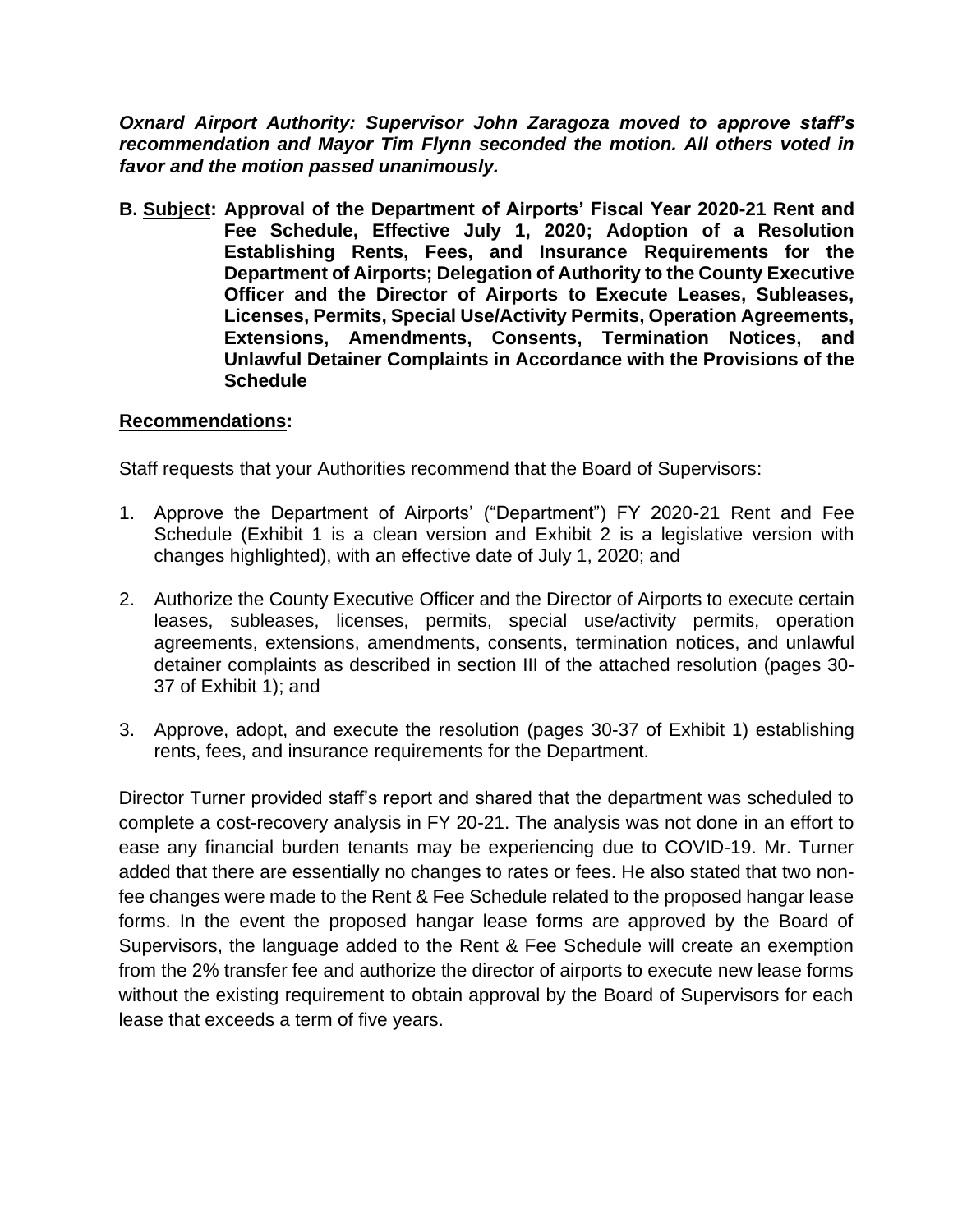*Camarillo Airport Authority: Supervisor John Zaragoza moved to approve staff's recommendations and Public Member Bill Thomas seconded the motion. All others voted in favor and the motion passed unanimously.*

*Oxnard Airport Authority: Supervisor John Zaragoza moved to approve staff's recommendations and Mayor Tim Flynn seconded the motion. All others voted in favor and the motion passed unanimously.*

**C. Subject: Approval of the Five-Year Capital Improvement Plan (CIP) for Camarillo and Oxnard Airports; Authorization for the Director of Airports, or His Designee, to Apply for Grants to Fund Projects Scheduled for Federal Fiscal Years 2020 and 2021 Outlined in the CIP upon Notification from the Federal Aviation Administration and the California Department of Transportation Aeronautics Program That Funds Are Available**

#### **Recommendations:**

Staff requests that your Authorities recommend that the Board of Supervisors (Board):

- 1. Approve the five-year capital improvement plan (CIP) for Camarillo and Oxnard Airports (Exhibit 1); and
- 2. Authorize the Director of Airports, or his designee, to apply for grants to fund the projects scheduled for federal fiscal years (FFY) 2020 and 2021 outlined in the CIP upon notification from the Federal Aviation Administration (FAA) and the California Department of Transportation Aeronautics Program (Caltrans) that funds are available. *These projects are subject to approval in the County budget process, as explained below.*

Director Turner provided staff's report and went over PowerPoint slides outlining projects scheduled at Camarillo and Oxnard airports between 2020-2024. Projects Administrator Erin Powers added that the primary projects at both airports focus on runway and taxiway infrastructure. Ms. Powers stated that there are several no project years so the department can save its entitlements in order to fund the infrastructure projects.

#### *Camarillo Airport Authority: Councilmember Charlotte Craven moved to approve staff's recommendations and Supervisor John Zaragoza seconded the motion. All others voted in favor and the motion passed unanimously.*

*Oxnard Airport Authority: Supervisor John Zaragoza moved to approve staff's recommendations and Councilmember Bert Perello seconded the motion. All others voted in favor and the motion passed unanimously.*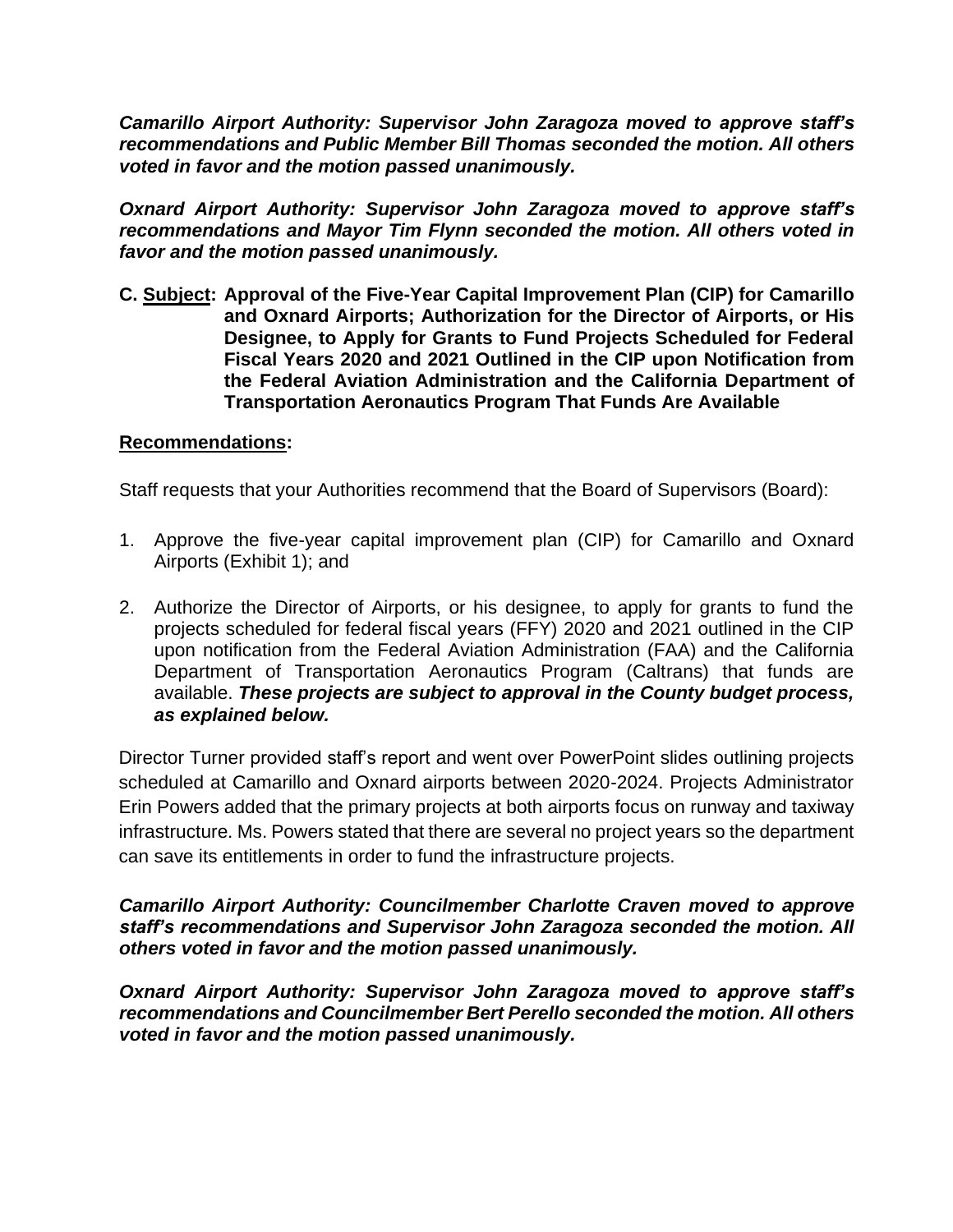## **OXNARD AIRPORT AUTHORITY**

**D. Subject: Approval of, and Authorization for the Director of Airports or His Designee to Sign, a Design Services Contract with Mead and Hunt, Inc., in the Amount of \$1,507,310, for the Final Design of the Oxnard Airport 7-25 Runway, Taxiway Connectors and Taxiway F Reconstruction; Find the Project Categorically Exempt from California Environmental Quality Act; Authorization for the Director of Airports, or His Designee, to Accept and Sign Federal Aviation Administration Grant No. 3-06-0179- 036-2020, if Offered, in an Estimated Amount of \$450,000, Which Will Provide Partial Funds for the Final Design Contract; Authorization for the Director of Airports, or His Designee, to Apply for, Accept, and Sign for a Matching Grant from the California Department of Transportation, if Offered; Authorization for County Counsel to Execute the Certificate of Sponsor's Attorney Required by Federal Aviation Administration Grant Agreements; and Authorization for the Auditor-Controller to Process Necessary Budgetary Transactions**

## **Recommendations:**

Staff requests that your Authority recommend that the Board of Supervisors (Board):

- 1. Approve, and authorize the Director of Airports or his designee to sign, a design services contract (Exhibit 1) with Mead and Hunt, Inc., in the amount of \$1,507,310, for the final design of the Oxnard Airport 7-25 runway, taxiway connectors, and Taxiway F reconstruction;
- 2. Find that the project is categorically exempt from the California Environmental Quality Act (CEQA) under CEQA Guidelines section 15302(b);
- 3. Authorize the Director of Airports or his designee to accept and sign Federal Aviation Administration (FAA) Grant No. 3-06-0179-036-2020, if offered, in an estimated amount of \$450,000, which will provide partial funds for the Oxnard Airport 7-25 runway, taxiway connectors, and Taxiway F reconstruction final design contract;
- 4. Authorize the Director of Airports or his designee to apply for, accept, and sign for a matching grant from the California Department of Transportation (Caltrans), if offered; and
- 5. Authorize County Counsel to execute the Certificate of Sponsor's Attorney required by FAA Grant Agreements; and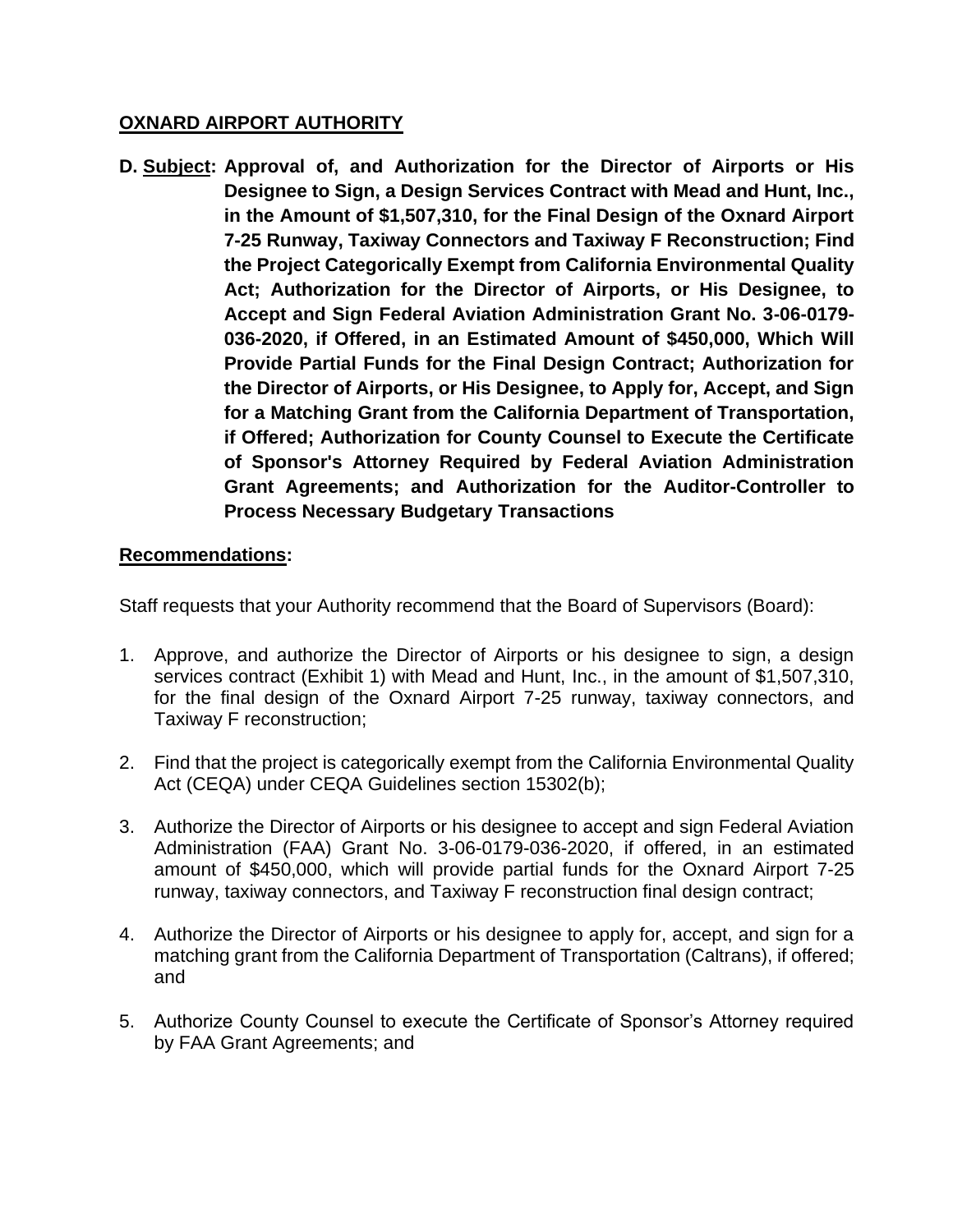6. Authorize the Auditor-Controller to process the necessary budgetary transactions to revise the following appropriations:

Budget Unit 5040 Airports Capital Projects: Increase Unit 5041-4111 Airports Capital Projects \$467,310 Decrease Fund E300 Unrestricted Net Position \$467,310

Director Turner introduced the item and Projects Administrator Erin Powers provided staff's report. Ms. Powers shared that the infrastructure at Oxnard Airport needs to be reconstructed and she reviewed the elements of the design services contract.

| <b>Phase</b>                          | <b>Design Element</b>     | <b>Engineering Fee</b> |
|---------------------------------------|---------------------------|------------------------|
| Phase A - Base Bid                    | Runway 7/25               | \$700,348.74           |
| Phase B - Bid Alternate 1             | <b>Taxiway Connectors</b> | \$423,215.55           |
| Phase C – Bid Alternate 2             | <b>Taxiway F</b>          | \$383,744.85           |
| <b>Total Cost Estimate for Design</b> |                           | \$1,507,309.14         |

Ms. Powers stated that a reconstruction project with one runway makes it difficult to continue any sort of operations. To that end, the contract is structured to include extensive public outreach efforts such as informational meetings and updates at key milestones. The department will have a website presence and calendar updates for the project. Ms. Powers shared that the department is working closely with the Federal Aviation Administration (FAA) and the FAA offered to provide partial grant funding for the final design in the amount of \$450,000. Additionally, should the FAA have end of year money become available, the department is on a short list to possibly increase the dollar amount of the grant. The final design contract is supporting estimated construction costs of approximately \$19,000,000 for all three elements so it is a significant investment into Oxnard Airport and the local economy. Mead & Hunt is the engineer of record as a result of the five-year consultant selection process that was done in 2016. Jeff Leonard from Mead & Hunt clarified that a full reconstruction entails going all the way down to the bottom of the pavement section to strengthen it and build it back up for a 20+ year pavement design life cycle.

#### *Oxnard Airport Authority: Supervisor John Zaragoza moved to approve staff's recommendations and Mayor Tim Flynn seconded the motion. All others voted in favor and the motion passed unanimously.*

# **7. DIRECTOR'S REPORT**

Director Kip Turner provided a COVID-19 update. Mr. Turner shared that County airports were considered essential therefore both airports remained open for business. However, the administration offices were closed to the public as per state and local orders. Staff was able to offer the same services while the offices were closed. The department operated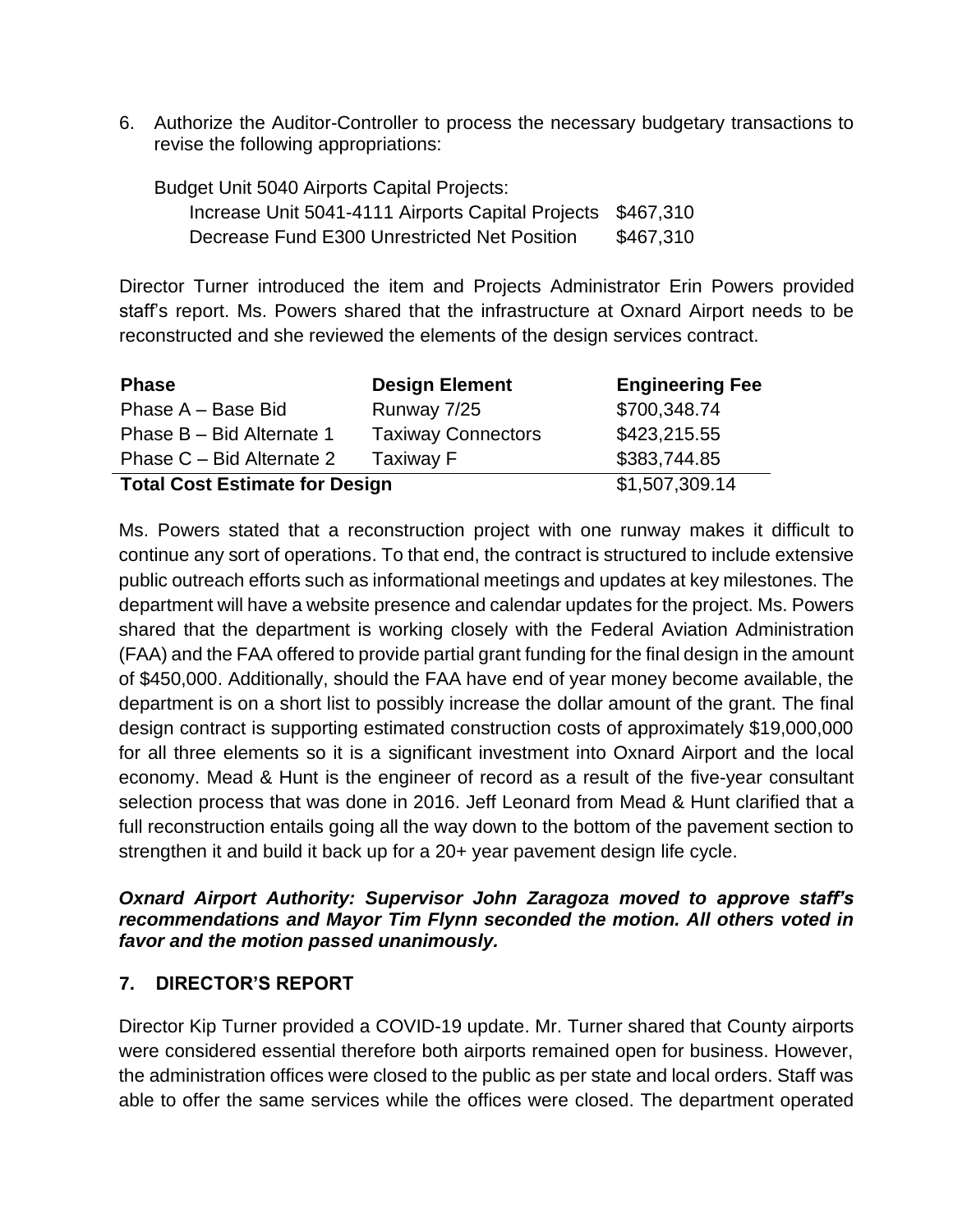with essential personnel only and reassigned other personnel to County agencies as needed. Certain employees were authorized to telework. A hiring freeze was implemented for all open positions. The April and May meetings of the Commission and Authorities were canceled due to state and local orders. Director Turner authorized additional land for the Ventura County Office of Emergency Services to use at the beginning of the crisis for some elements related to the County response. He also authorized temporary storage space for the Ventura County Sheriff's Department to store emergency supplies. The department transferred almost 1,500 N95 masks to the Office of Emergency Services. Commercial operators at both airports were asked to report their essential operations. Mr. Turner began daily tracking of operations and industry trends to try and determine what the impacts would be for the department. The Board of Supervisors approved a rent relief package for tenants. Specifically, tenants suffering substantial financial hardship due to COVID-19 can defer rent payments for April and May, 2020, they have up to 12 months to repay the deferred rent and no late fees will be applied. Fuel flowage has been down in late March, April and May however the department believes fuel flowage will begin to trend in a positive direction. The FAA reduced tower hours at Camarillo Airport on a temporary basis. Operations are rebounding and Mr. Turner went over PowerPoint slides depicting the upward trend from April and May, 2020. He also shared that the aviation industry suffers during economic downturns. On the airline side, there are less passengers flying, massive layoffs, retirements and cutbacks. On the business aviation side, the industry is not as high risk and things may be able to trend back to normal sooner than the airlines.

Mr. Turner shared that the vertical construction is now going up regarding the Northeast Hangar Development project at Camarillo Airport (CMA). Also, the Taxiway H improvements were completed at CMA. He also shared that the Part 139 discrepancies from the inspection of Oxnard Airport in 2019 have been addressed. The department still plans to move forward with the master plans for both Camarillo and Oxnard airports and the Silverstrand Grid lease was approved by the Board of Supervisors on April 21, 2020. Mr. Turner introduced and welcomed Deputy Director Dave Nafie. His first day with the department was March 16, 2020.

# **8. REPORTS**

Monthly Activity Report – February, March, April 2020 Monthly Noise Complaints – February, March, April 2020 Consultant Reports – February, March, April 2020 Airport Tenant Project Status – May 2020 Project Status – May 2020 Financial Statements Period Ended – March 31, 2020 Financial Statements Third Quarter – FY 2019/2020 Meeting Calendar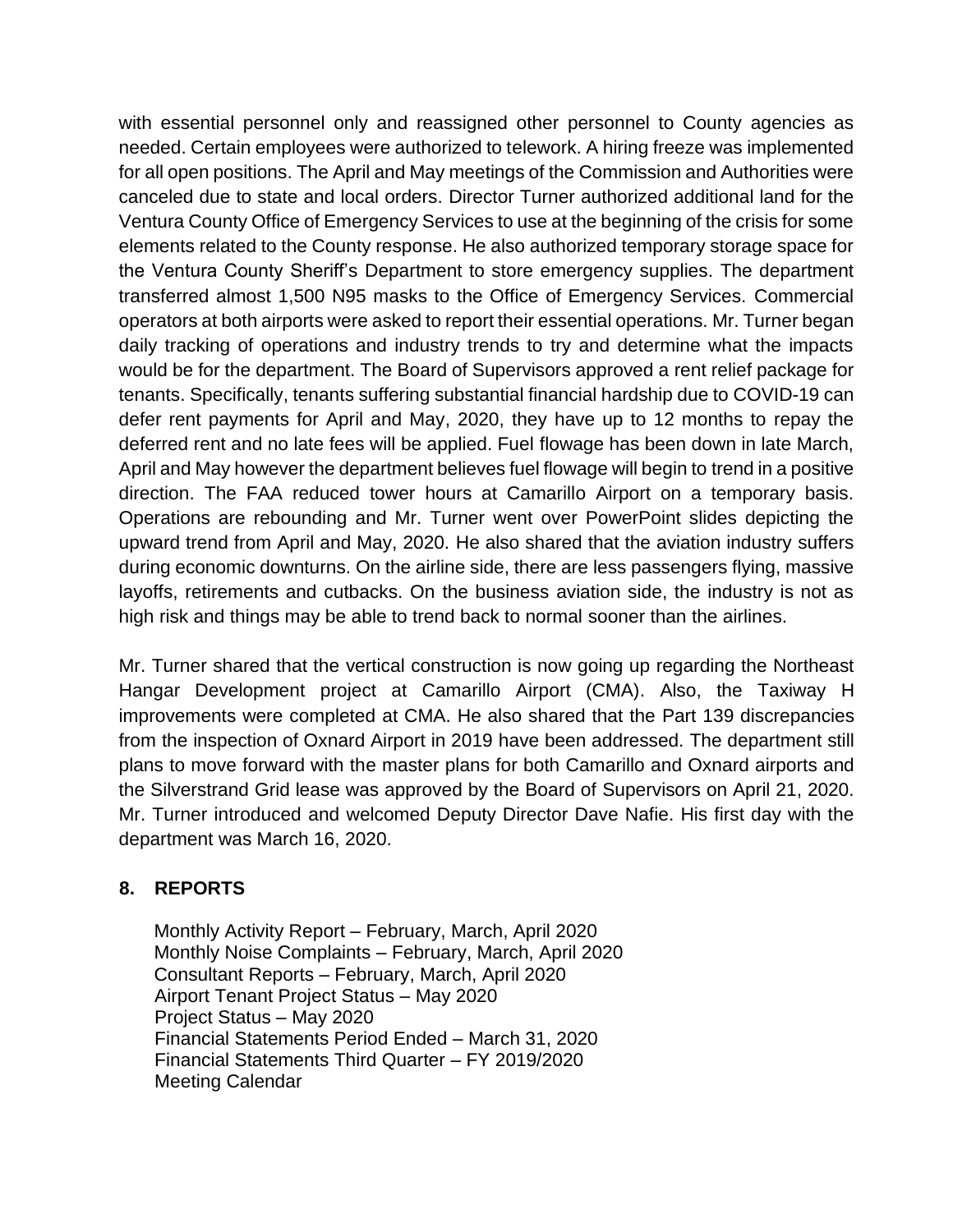#### *Reports were received and filed.*

### **9. CORRESPONDENCE**

Letter dated March 2, 2020 from Madeline Herrle to Mark Sullivan, The Law Office of Mark F. Sullivan re: Airport Properties Limited, LLC; Public Records Request dated January 29, 2020

Letter dated March 10, 2020 from Madeline Herrle to Mark Sullivan, The Law Office of Mark F. Sullivan re: Airport Properties Limited, LLC; Public Records Request dated January 29, 2020

Letter dated March 10, 2020 from Madeline Herrle to Jackie Rose, Ventura County Animal Services re: Lease/MOU Renewal – Camarillo Airport Business Park

Letter dated March 17, 2020 from Madeline Herrle to Gregory Peacock, Tactical Communications re: Lease Renewal Proposal

Letter dated March 20, 2020 from Madeline Herrle to Scott Barer re: Public Records Request dated March 17, 2020

Letter dated March 24, 2020 from Kip Turner and Byron Hamilton to Assemblymember Jacqui Irwin re: N95 Masks

Letter dated March 30, 2020 from Madeline Herrle to Scott Barer re: Public Records Request dated March 17, 2020

Letter dated April 2, 2020 from Kip Turner to Ventura County Airport Commission, Airport Authorities, & Tenants re: Update on Coronavirus Impact and Actions at Department of Airports

Notice dated April 7, 2020 from Camarillo Airport Operations Supervisor to Camarillo Airport Tenants re: Taxiways Closed April 20 through April 24

Letter dated April 9, 2020 from Madeline Herrle to John Battle, Lee & Associates re: Rancho Victoria Development Oxnard, California

Memorandum dated April 10, 2020 from Madeline Herrle to Airport Hangar Tenants re: Hangar Improvement Work

Letter dated May 13, 2020 from Kip Turner to Rhonda Rance, U.S. General Services Administration re: Written Notice of Incompatibility

Letter dated May 13, 2020 from Kip Turner to Rick Etter, Federal Aviation Administration re: Notice of Interest